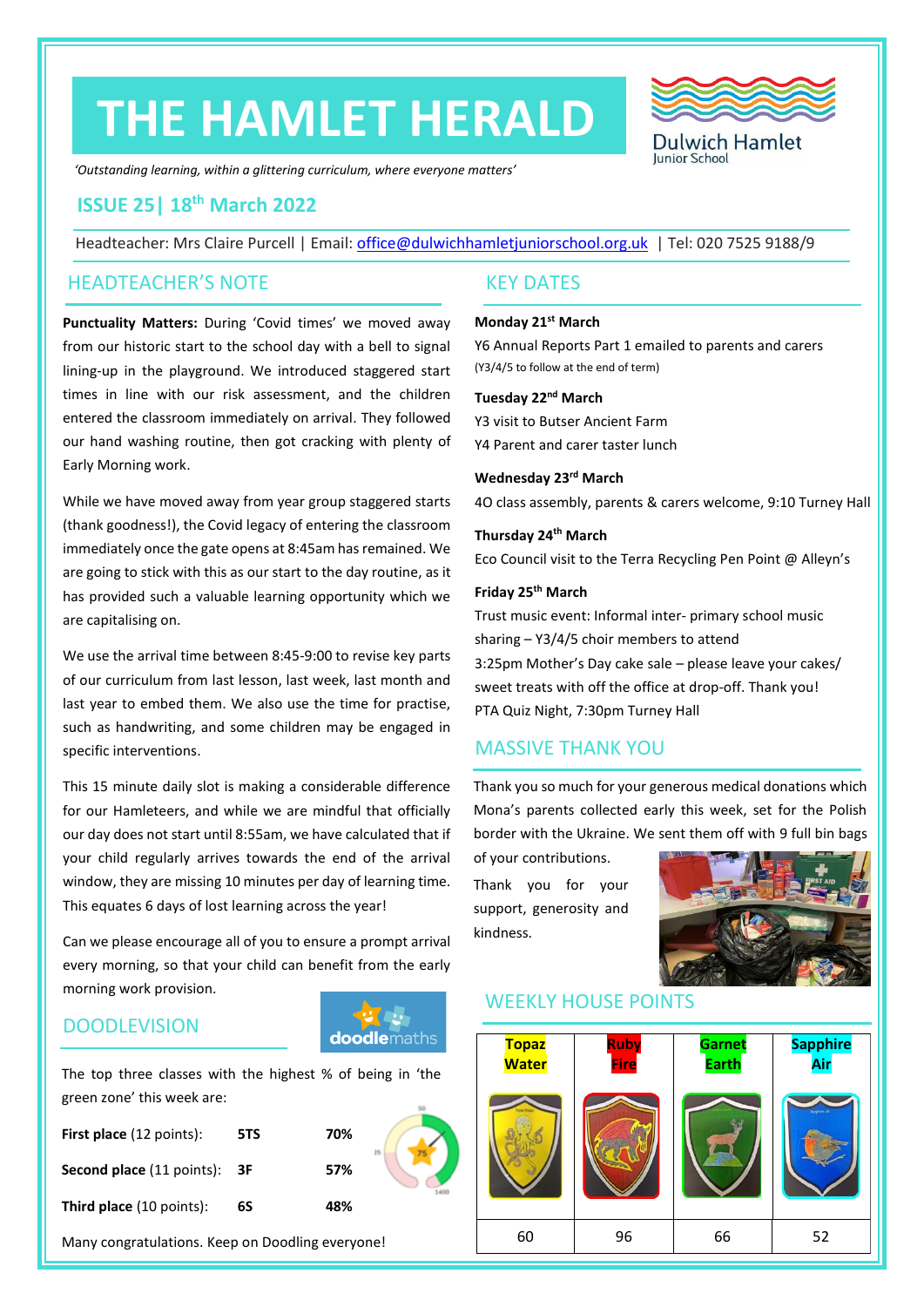#### SECONDARY TRANSFER OFFERS 2022

By now, our Y6 parents and carers that submitted an ontime application, should have received a confirmation from eAdmissions with your offer of a secondary school place, together with information on what to do next.

We do hope that as a family, you receive the news you were hoping for, but, as with primary admissions, there will be a period of time as places are accepted/declined and waiting lists move. Can we politely request that you do not 'sit' on an offered place. This is always an anxious time for children and parents alike, and every year we have some of our Hamleteers waiting for places to become available. Please do decline a place for a school at your earliest convenience if you are not intending to accept it.

We ask that you keep us informed of the offer you accept, whether that be from the state or independent sector, by sending an email to[: cpurcell4.210@lgflmail.org](mailto:cpurcell4.210@lgflmail.org)

#### PTA UPDATE

#### **After school Cake Sale, Friday March 25th at pick up**

Please bake, bring and buy for this sale, all proceeds of which will go to the relief efforts for the war in Ukraine. Drop cakes off Friday morning via the office.

Calling all Year 4 FAMILIES: we still need volunteers to help run this sale; if you can spare 20 minutes at pick up please email [dulwichhamletpta@gmail.com](mailto:dulwichhamletpta@gmail.com) - we'll be eternally grateful!

#### **Quiz Night NEXT FRIDAY, March 25th**

Grab your tickets for Quiz Night while you can. With great food, drinks and a fun, interactive format it's not just for Masterminds :) There are a few tables left for budding teams, or we can organize you onto a pot luck table. Ticket sales close on Tuesday morning so don't delay! Buy tickets here:

<https://buytickets.at/dulwichhamletjuniorschoolpta>



#### DHJS EASTER EGG COMPETITION

We are pleased to be launching our DHJS Easter Egg competition; a much-loved tradition of the Hamlet. We have mentioned this briefly in assembly this afternoon to get the children thinking ahead. We will share more information with them next week.

Please find attached the rules for this years' event. The eggs will be judged on Friday 1<sup>st</sup> April, and we will make good use of twitter and the HH to share the children's creativity with you. Looking forward to an 'eggceptionally' good turn-out!



#### EARLY HELP SIGNPOSTING

#### **Helping children cope with media coverage of traumatic events:**

Seeing coverage of upsetting world events in the news, online or on social media can be distressing for children, especially in today's 24-hour news cycle. Parent Zone has published an article about five tips on *[how to help children](https://www.parents.parentzone.org.uk/morearticles/helping-your-child-cope-with-media-coverage-of-traumatic-events)  [cope with upsetting news](https://www.parents.parentzone.org.uk/morearticles/helping-your-child-cope-with-media-coverage-of-traumatic-events)* that you may want to share with your families, as well as further resources for additional support.

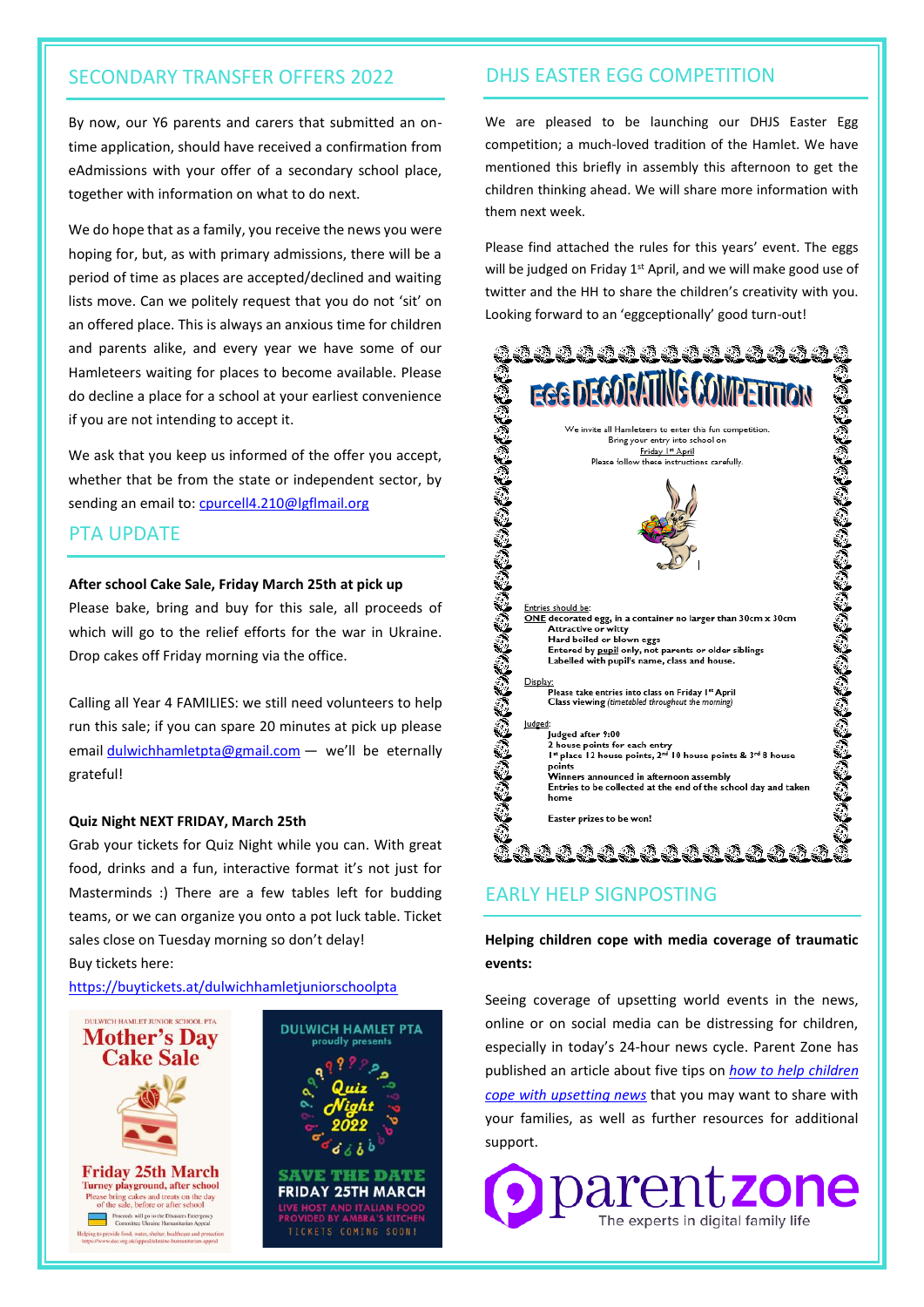# SOUTHWARK SEND STRATEGY **CONSULTATION**

Southwark have updated the SEND Strategy, 2022-25 and are seeking the views of teachers, parents and carers, and young people. Please *click [here](https://schools.southwark.gov.uk/news/2022/mar/send-strategy-consultation-is-now-live)* to read the strategy. *[Share](https://forms.office.com/Pages/ResponsePage.aspx?id=Bs-t94-VxES8HDOe3ZCQPSfVJRyvRrZLpBA1nDZZUahUODFXNkg1UlJQVkE1VDE4UVc2WDlGWkhaNy4u)  your [thoughts here](https://forms.office.com/Pages/ResponsePage.aspx?id=Bs-t94-VxES8HDOe3ZCQPSfVJRyvRrZLpBA1nDZZUahUODFXNkg1UlJQVkE1VDE4UVc2WDlGWkhaNy4u)*. [T](https://forms.office.com/Pages/ResponsePage.aspx?id=Bs-t94-VxES8HDOe3ZCQPSfVJRyvRrZLpBA1nDZZUahUODFXNkg1UlJQVkE1VDE4UVc2WDlGWkhaNy4u)he deadline for completion is Tuesday 5 th April 2022.

If any parents/carers would like to attend a virtual (online) focus group to give their views in more detail please email: [send.strategy@southwark.gov.uk](mailto:send.strategy@southwark.gov.uk)

# NEURODIVERSITY CELEBRATION WEEK



#### March 21 - 27, 2022

Neurodiversity Celebration Week is a worldwide initiative that challenges stereotypes and misconceptions about neurological differences. It aims to transform how neurodivergent individuals are perceived and supported by providing schools, universities, and organisations with the opportunity to recognise the many talents and advantages of being neurodivergent, while creating more inclusive and equitable cultures that celebrate differences and empower every individual.

For free events, information and resources for parents, please go to:<https://www.neurodiversityweek.com/>

We have been encouraging children to learn and understand more about Neurodiversity through a series of assemblies led by our SENDCo, Mrs Koder. So far, we have looked at Autism, Dyslexia and ADHD, exploring what these learning differences can look and feel like and ways we can support each other and be successful. We have been really impressed with how the children have engaged with these ideas and shared their own experiences.

### RED NOSE DAY CELEBRATIONS



We never knew how many shades of red there could be…! The children and staff have dressed-up, told jokes, danced and sung, all in the name of Red Nose Day today. Thank you for your generous donations, which we are yet to finish counting. (At the last count we were at a brilliant: £809.82) It isn't too late to contribute – you can access a link direct via your ParentPay account. We will share the total of your donations in the HH next week. For further information about Red Nose Day, you can go to[: www.comicrelief.com](http://www.comicrelief.com/) 

If you have sponsored your children please also send in the sponsor money next week.

# MEALS PROVISION DURING THE EASTER 2022 HOLIDAY

We are pleased to inform you that Southwark remains committed to supporting its disadvantaged and vulnerable pupils and will do this by using part of the Household Support Grant to fund meals for those pupils who are eligible to receive benefits-related FSM during the Easter 2022 holiday, just as it did over the Christmas holiday period and February half term. As such, we will be able to access a food voucher on behalf of our children in receipt of FSM to cover the Easter holiday period, as per previous arrangements. We will be communicating with these families directly with the information.

#### SOCKS (& LACES) !!!

We communicated a long piece a few weeks ago regarding our school uniform expectations. We thought we'd break it down a bit and start with socks!



There are all colours of the rainbow,

stripy, patterned, novelty socks on display (!) at the moment, and we want to be clear that our simple uniform states that socks should be plain, and either white, navy or black. Thank you for ensuring your child is wearing the correct uniform.

Can we please add an extra homework activity to everyone's schedules: We find ourselves constantly reminding the children to tie their shoe laces! While there is clearly an element of laziness creeping in, many of our Hamleteers would certainly benefit from a lesson or two in shoe lace tying practice!



Nothing beats a whole school dance in Turney playground in the sunshine, in the name of Red Nose Day. Thanks Mrs Swann for coordinating us all.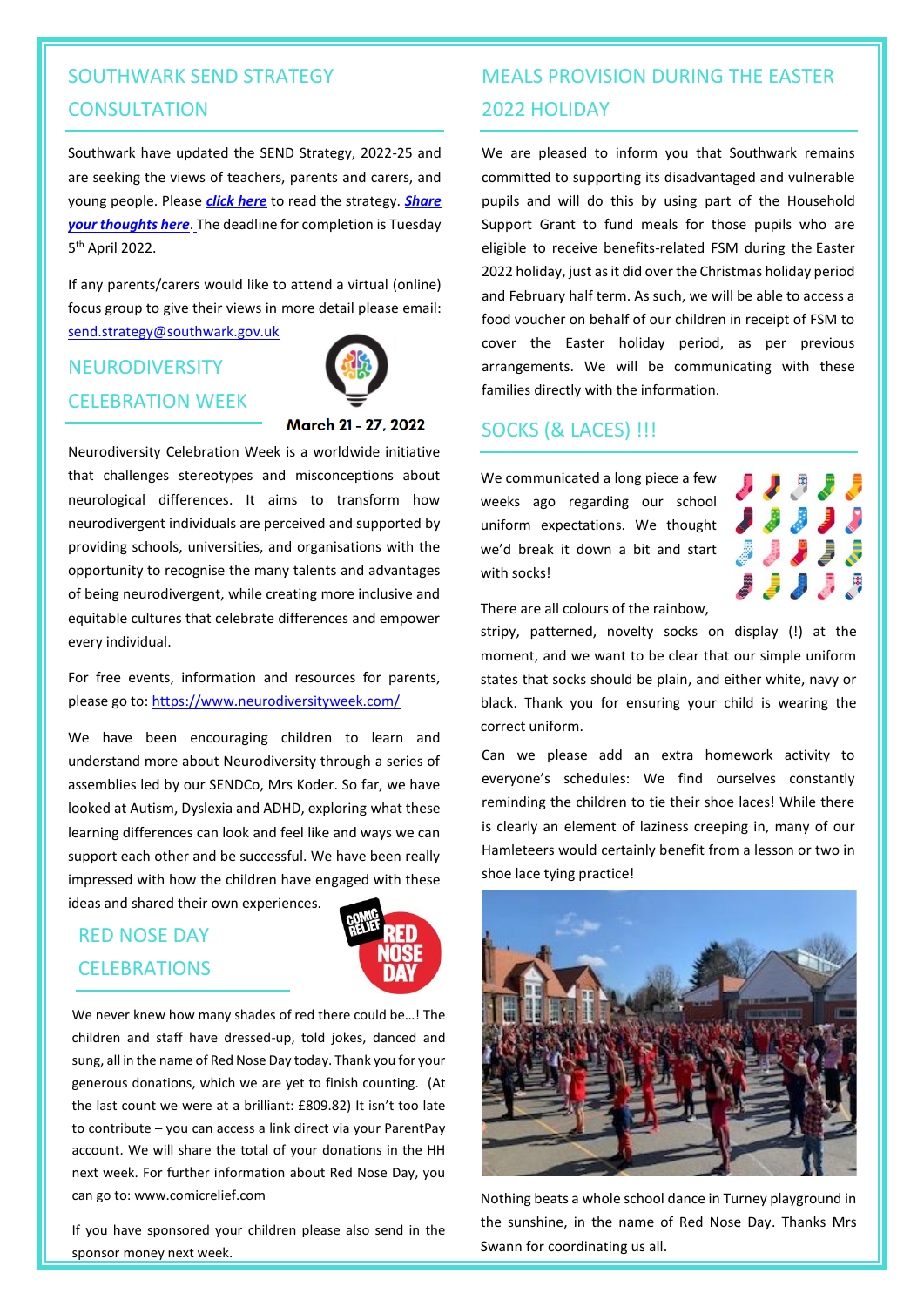## CURRICULUM SPECIAL: R.E. (RELIGIOUS EDUCATION)

At DHJS our learning of RE develops knowledge and appreciation for the beliefs of others as well as the ability to meaningfully reflect on our own beliefs and enables us to explore our place in a diverse society.

We explore these keys skills of appreciation and reflection though learning about a range of religions and world views. By the time your child leaves DHJS they will have learnt all about Buddhism, Islam, Judaism, Hinduism, Sikhism, Greek Paganism and Christianity within a progressive, knowledge and skills-based curriculum. We use the following knowledge strands to guide that learning:

#### **Understanding of God or Gods Signs symbols and places of worship**



**Important stories and figures Daily life and practices** 









**Ethics Festivals**



Reflection: "I love reflection activities because you get to look inside and think about what you feel and think" – A child in Year 5

Appreciation: Appreciation is important because it means enjoying and respecting other people's beliefs even if they are different to yours" – A child in Y4

> Thank you to Matt Gold, our R.E. subject lead for putting this information together.